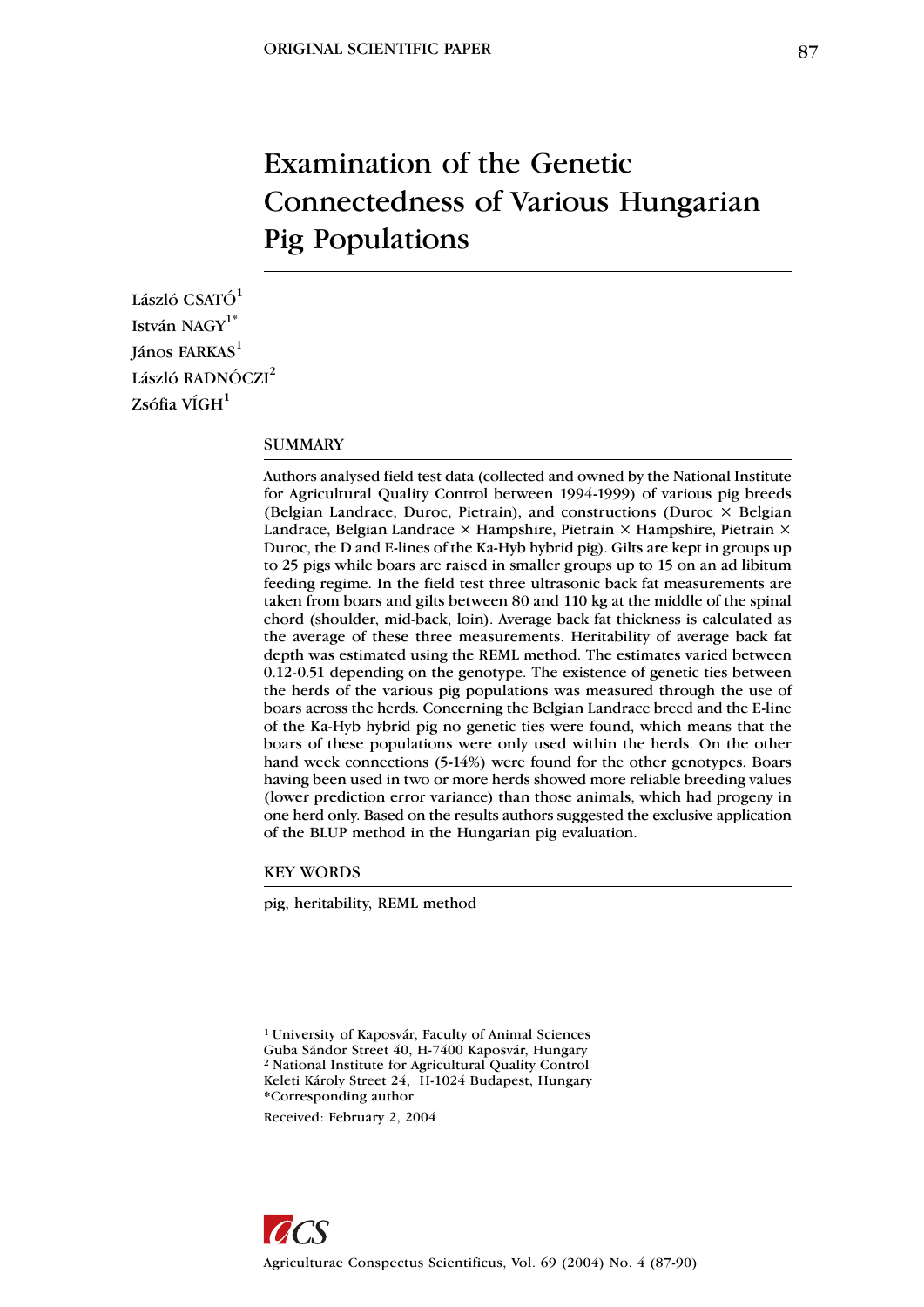### INTRODUCTION

During the last decade genetic evaluation by Best Linear Unbiased Prediction has become the common method for ranking animals in many countries' breeding programme of various livestock. It has been applied routinely for ten year in most West-European countries (Groeneveld, 1993) but during the recent years several EU member candidate countries (Czech Republic, Estonia, Lithuania, Latvia, Slovak Republic, Slovenia) have also adopted the method in their pig breeding sector (Groeneveld, 2002). Now days, annual genetic trends of 20 grams daily gain, 0.5% lean meat and 0.2 piglet per litter can be realised by most European pig breeding programmes (Merks, 2000).

At present stage in Hungary the BLUP procedure is only being used in the cattle sector officially since 1985, where the animal model was introduced in 1999. In the Hungarian pig-breeding sector the BLUP procedure is used as an unofficial helping tool and among the various indexes only the one utilises the slaughterhouse data is based on the breeding values predicted by BLUP.

The lack of the exclusive adaptation of the BLUP procedure in the Hungarian pig-breeding sector can be explained by many factors. One of them is the relatively small proportion of artificial insemination, which could be used to connect the herds. In case the herds are closed genetically and still evaluated together then the predicted breeding values and the estimated herd effects are totally confounded which means that evaluations can only be made within herds.

The objective of the study was to evaluate usage of BLUP procedure with respect of the potential lack of connectedness.

#### MATERIALS AND METHODS

The present investigation was based on field test data collected and owned by the National Institute for Agricultural Quality Control between 1994-1999. The various genotypes took part in the investigations can be seen in table 1.

In the conventional field-test the back fat of the test animals (weighing between 80-110 kg) are measured (table 2).

The heritability of the back fat was estimated in each genotype using the REML method (Groeneveld, 1998).

The following linear model was used:

# *Average back fat = live weight (Covariate) + yearmonth (Fixed effect) + sex (Fixed effect) + herd (Fixed effect) + animal (Random effect)*

On order to detect genetic connectedness across the herds investigations were made according to Nagy et al. (1999). The applied method was a programme (written in Foxpro) which demonstrates the distribution of the progeny of boars across the herds. By running the software an upper triangular

| Genotype                            | Number of records | Number of boars | Mean (mm) | St. dev. |
|-------------------------------------|-------------------|-----------------|-----------|----------|
| Belgian Landrace                    | 533               | 46              | 17.223    | 2.581    |
| Duroc                               | 4318              | 118             | 17.704    | 2.732    |
| Pietrain                            | 3501              | 116             | 15.380    | 2.000    |
| Duroc $\times$ Belgian Landrace     | 5879              | 165             | 17.622    | 2.628    |
| Belgian Landrace $\times$ Hampshire | 1656              | 85              | 17.289    | 2.096    |
| Pietrain $\times$ Hampshire         | 6261              | 166             | 15.645    | 2.000    |
| Pietrain $\times$ Duroc             | 8812              | 259             | 16.511    | 2.629    |
| Ka-hyb D                            | 1751              | 44              | 18.954    | 1.463    |
| Ka-hyb E                            | 537               | 31              | 20.114    | 0.907    |

Table 2. Number of levels of the various environmental factors in the field test data file in various Hungarian pig populations

| Genotype                            | Herd $(1)$ | Sex(2) | Year-Month (3) | Total pedigree (4) |
|-------------------------------------|------------|--------|----------------|--------------------|
| Belgian Landrace                    |            |        | 38             | 626                |
| Duroc                               | 8          |        | 59             | 4745               |
| Pietrain                            | 19         |        | 59             | 3947               |
| Duroc $\times$ Belgian Landrace     | 13         |        | 59             | 6487               |
| Belgian Landrace $\times$ Hampshire | 10         |        | 54             | 1969               |
| Pietrain $\times$ Hampshire         | 23         |        | 59             | 6880               |
| Pietrain $\times$ Duroc             | 28         |        | 59             | 9729               |
| Ka-hyb D                            |            |        | 50             | 2018               |
| Ka-hyb E                            |            |        | 39             | 691                |

(1) number of herds in the datafile; (2) number of genders in the datafile; (3) number of year-month in the datafile;

(4) total number of animals in the pedigree file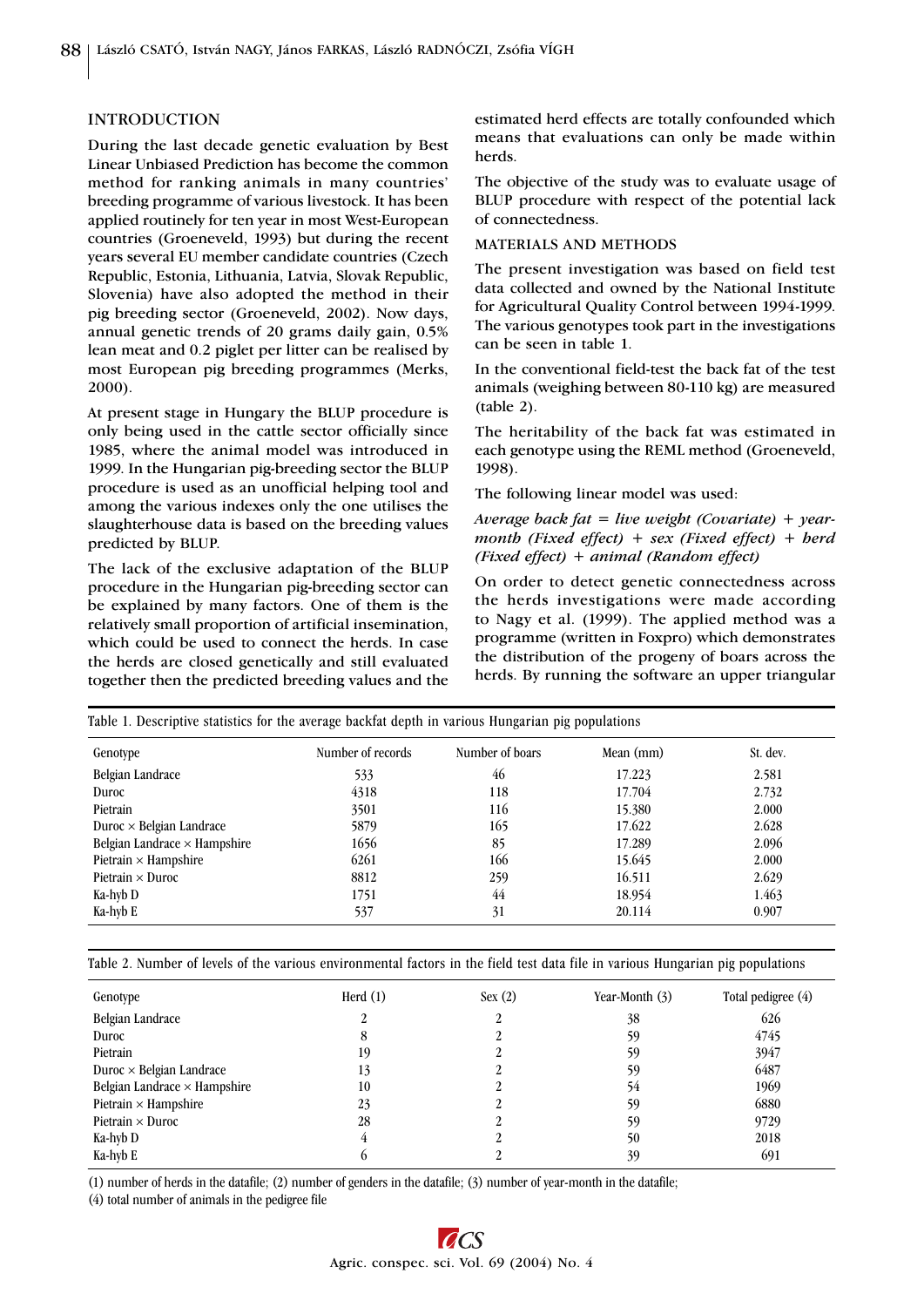matrix is obtained which describes the characteristics of the use of the boars within and across the herds. The numbers in the diagonal elements give the number of boars used within the herds. The ij-th element of the matrix gives the number of boars whose progeny made records both in flock i and j respectively. Applying the described procedure it was possible to follow the use of the boars within and across the herds.

Based on the average back fat depth values measured in the field test, the breeding values and their predicted error variances (PEV) were estimated for all boars using PEST (Groeneveld, 1990). The sire model and the direct Sparse Matrix Package (smp) solver (which performs a Cholesky factorisation on a re-ordered system of equations then performs a backward substitution) were used.

Prediction Error Variance (PEV) could be regarded as the fraction of additive genetic variance not accounted for by prediction (Mrode, 1996).

$$
PEV = (1-r^2)\sigma^2 a
$$

Where  $r^2$  = squared correlation between the true and predicted breeding value,  $\sigma^2 a =$  additive genetic variance. The reliability of the breeding value increases with the decreasing value of its PEV. The estimated PEV values for those boars used within and across herds were separately averaged.

#### RESULTS

The back fat depth heritability estimates of the examined genotypes (table 3.) varied substantially (0.12-0.51). However they range within the interval (0.12-0.88) found in literature (Willms et al., 1998; Bidanel at al., 1994; Li and Kennedy, 1994; Clutter and Brascamp, 1998; Váradi et al., 1997; Wolf et al., 2001; Pescovicova et al., 2002)

The use of boars within and across the herds is presented in table 4. The genetic connections for every genotype are given as the ratio of the actual and possible number of pair-wise connection between the herds.

It is apparent that there is no genetic connectedness exists across the Belgian Landrace herds. This phenomenon is unfortunate from the aspect of the genetic evaluation as the predicted breeding values and the estimated herd effects are totally confounded. In this case theoretically ranking of boars across the herds is not possible. The lack of connectedness could also be observed in the D line of the Ka-Hyb hybrid pig and the consequences are the same as previously. For the other genotypes the degree of the genetic connectedness was low.

Nagy et al. (1999) found 11.7% (pair wise) connectedness across the Hungarian Merino flocks, which value was Table 3. Heritability estimates with standard errors (in brackets) for the average backfat depth in various Hungarian pig populations

| Genotype                            | h <sup>2</sup> |
|-------------------------------------|----------------|
| Belgian Landrace                    | 0.29(0.07)     |
| Duroc                               | 0.25(0.02)     |
| Pietrain                            | 0.51(0.03)     |
| Duroc $\times$ Belgian Landrace     | 0.37(0.02)     |
| Belgian Landrace $\times$ Hampshire | 0.37(0.04)     |
| Pietrain $\times$ Hampshire         | 0.39(0.02)     |
| Pietrain $\times$ Duroc             | 0.33(0.02)     |
| Ka-hyb D                            | 0.23(0.04)     |
| Ka-hyb E                            | 0.12(0.07)     |
|                                     |                |

Table 4. Degree of connectedness among different herds in various Hungarian pig populations

| Genotype                            | Ratio of actual and<br>maximum number of pair-<br>wise connections $(\%)$ |
|-------------------------------------|---------------------------------------------------------------------------|
| Belgian Landrace                    | $\theta$                                                                  |
| Duroc                               | 14.3                                                                      |
| Pietrain                            | 11.1                                                                      |
| Duroc $\times$ Belgian Landrace     | 6.4                                                                       |
| Belgian Landrace $\times$ Hampshire | 11.1                                                                      |
| Pietrain $\times$ Hampshire         | 6.3                                                                       |
| Pietrain $\times$ Duroc             | 4.2                                                                       |
| Ka-hyb D                            | 0                                                                         |
| Ka-hyb E                            | 6.6                                                                       |

similar to that of reported here. Nevertheless it has to be noted that there is neither a clear view about the ideal degree of genetic connectedness nor even about the unit of its measurement.

Viewing the results in table 5 it was very surprising that in several genotypes the breeding values of those boars established genetic connectedness across the herds (i.e. they were used at least in two herds) were worse than that of those boars used only within herds. The degree of genetic connectedness across the herds should be increased based on those boars show the highest breeding values (Sorensen, 1988).

Increasing the genetic connectedness based on those boars, which presently used in more than one herd it is very unlikely that genetic gain could be increased. However as already been noted in Hungary the ranking of the boars is done according to their conventional index score rather on their predicted breeding values.

At the same time in the Ka-Hyb E line the boars, which were used across the herds showed higher breeding values than the average of the genotype.

The right side of table 5 the average PEV values are presented of those boars used within and across the herds. The reliability of boars used across the herds exceeded that of those boars used within herds only.